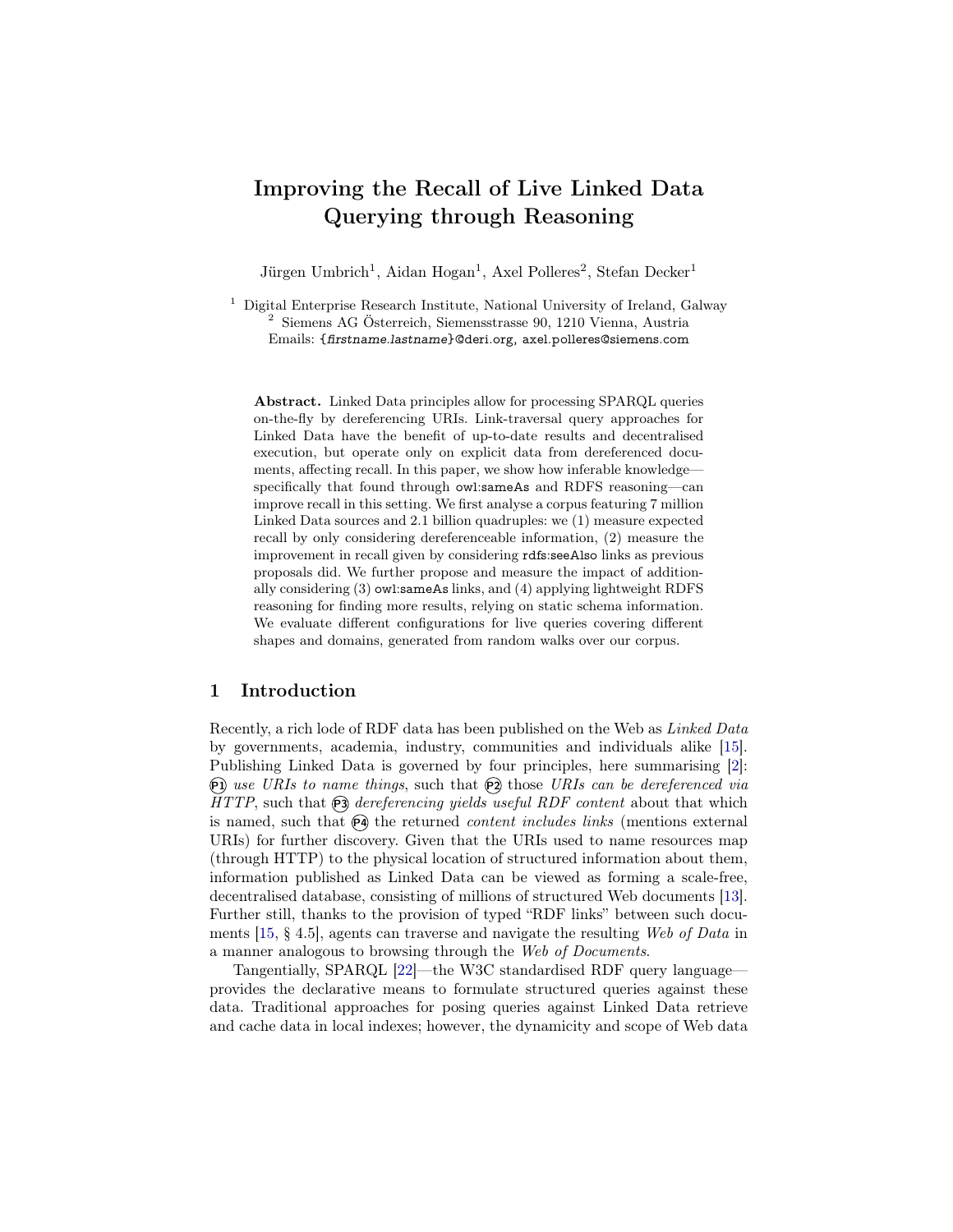implies that results are often stale or missing. Hartig et al. [\[12\]](#page-15-3) propose using dereferenceable URIs in a SPARQL query—and recursively, in the intermediate results—to automatically determine a focussed set of sources that, by Linked Data principles, are likely to be *query relevant*, retrieving them live from the Web at query-time and processing them for answers. By operating over compliant Linked Data, their approach bypasses the need for source graphs to be explicitly named or pre-indexed, allowing for ad hoc, live discovery. Later work [\[10\]](#page-15-4) calls this approach Link Traversal Based Query Execution (LTBQE). A core challenge for LTBQE is to identify, retrieve and process a minimal number of sources that yield maximal results, keeping response times low while maximising answers.

In this paper, we first reintroduce the LTBQE approach, and highlight the core assumptions under which it operates well. We then show to what extent these assumptions hold in practice—*i.e.*, measuring how much data is attainable from dereferencing—through empirical analysis of a corpus of ∼7.4 m RDF Web documents. We further propose extensions of LTBQE to (i) minimise the number of sources accessed by being more selective about links followed; (ii) increase recall by considering some lightweight semantics of Linked Data that allow for (ii.a) finding additional query-relevant sources and data through consideration of owl:sameAs links, and (ii.b) finding additional query-relevant data through rule-based materialisation with respect to a lightweight subset of RDFS (viz.  $\rho$ DF [\[20\]](#page-15-5)). We measure the expected effect on recall for each of these extensions through similar analysis of our data. Finally, we generate a diverse set of benchmark queries from our corpus and run them live over remote sources, comparing different LTBQE configurations and extensions.

# 2 Background and Related Work

Traditional approaches to query Linked Data locally replicate the content of remote Linked Data sources and execute SPARQL queries over the local copy. In previous years, we supported such a service powered by YARS2 [\[9\]](#page-15-6) allowing for querying over millions of RDF Web documents (and their entailments), but discontinued the endpoint due to prohibitive running costs. Current centralised SPARQL endpoints harvesting Linked Data include "FactForge" [\[3\]](#page-14-1)<sup>[3](#page-1-0)</sup> (powered by BigOWLIM [\[4\]](#page-15-7)), OpenLink's LOD cache<sup>[4](#page-1-1)</sup> and Sindice's "Semantic Web Index" [\[21\]](#page-15-8) [5](#page-1-2) (both powered by Virtuoso [\[7\]](#page-15-9)). The primary targets for these engines are (i) to have a broad coverage of the Web of Data, (ii) to keep results up to date, (iii) to have fast response times. These objectives are (partially) met using distribution techniques, replication, optimised indexes, compression techniques, data synchronisation, and so forth [\[4,](#page-15-7) [7,](#page-15-9) [9,](#page-15-6) [21\]](#page-15-8). However, maintaining a broad, up-to-date and optimised local index is a Sisyphean task.

Federated SPARQL engines execute queries over a group of independent endpoints, dividing and routing sub-queries to individual endpoints [\[1,](#page-14-2) [23,](#page-15-10) [24\]](#page-15-11).

<span id="page-1-0"></span> $^3$ <http://factforge.net/sparql>

<span id="page-1-1"></span><sup>4</sup> <http://lod.openlinksw.com/sparql>

<span id="page-1-2"></span><sup>5</sup> <http://sparql.sindice.com/>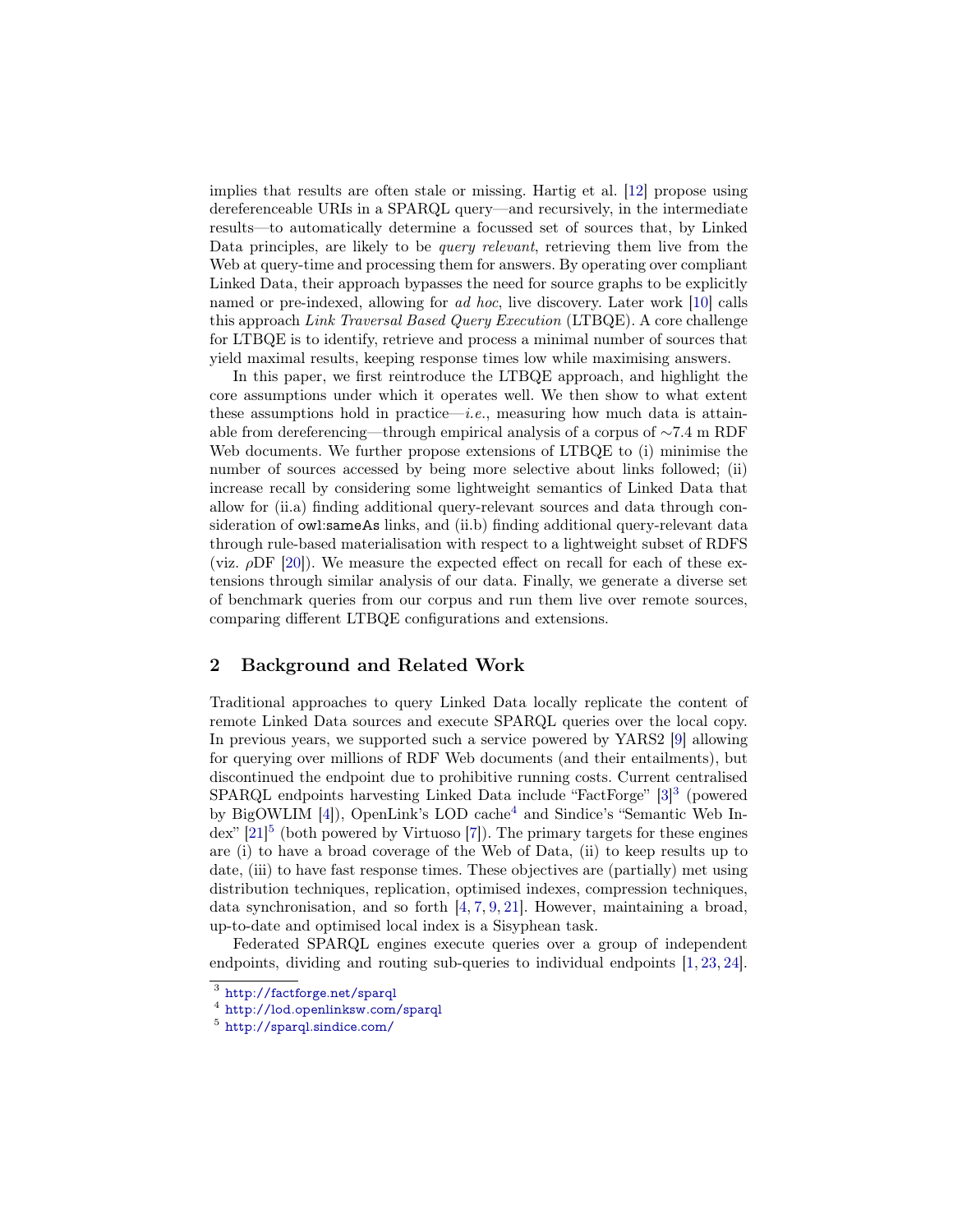Given the recent spread of SPARQL endpoints on the Web of Data, federation is a timely topic and enjoys increasing attention. However, our techniques operate over raw source documents, not SPARQL endpoints.

Recently, various authors have proposed methods for performing live querying, accessing remote data at runtime. Ladwig and Tran [\[17\]](#page-15-12) categorise these approaches as follows: (i) top-down query evaluation, (ii) bottom-up query evaluation, and (iii) mixed strategy query evaluation. Top-down evaluation determines remote, query-relevant sources using a *source-selection index*: a local repository summarising information about sources that can vary from inverted-index structures [\[19,](#page-15-13) [21\]](#page-15-8), to query-routing indexes [\[26\]](#page-15-14), schema-level indexes [\[25\]](#page-15-15), or lightweight hash-based structures [\[27\]](#page-15-16). The bottom-up query evaluation strategy involves discovering relevant sources on-the-fly during the evaluation of queries by selectively and recursively following links starting from a "seed set" of URIs taken from the query [\[12\]](#page-15-3). The third strategy uses (in a top-down fashion) some knowledge about sources to generate the seed list, then discovering additional relevant sources using a bottom-up approach [\[17\]](#page-15-12). All such approaches rely on time-consuming remote lookups, but conversely offer fresh results.

An appealing use-case for live querying is to combine both centralised and live querying results: to complement the fast but potentially stale results of a centralised engine with slower but fresher live results. A number of works have tackled this combination on a variety of levels (see, e.g., [\[13,](#page-15-1) [18,](#page-15-17) [28\]](#page-15-18)).

### 3 Preliminaries

We now present some preliminaries. Before we continue, we introduce a motivating example that will be used to explain the concepts involved: Figure [1](#page-3-0) illustrates an RDF (sub)graph taken from four (real) interlinked sources on the Web of Data. The graph contains structured information about one publication (dblp-Pub:HartigBF09), "four" people (oh:olaf, cb:chris, dblpAuth:Olaf\_Hartig, dblpAuth:Christain\_Bizer) and four dereferenceable documents.

Presented below Figure [1](#page-3-0) are three example queries. For Query [1,](#page-3-1) the LT-BQE approach dereferences oh:olaf, finds cb:chris as a binding, and dereferences it to look for depictions; however the URI does not dereference, and so the LT-BQE resorts to following the rdfs:seeAlso link, as supported in the original proposal [\[12\]](#page-15-3). For Query [2,](#page-3-2) oh:olaf is again dereferenced, the FOAF file of cb:chris is found through a see-also link; however, to traverse further and find answers, the query-processor needs to traverse the owl:sameAs link and also support the semantics thereof. We propose and evaluate this extension later. Finally, the FOAF vocabulary defines foaf:name to be a sub-property of rdfs:label, where RDFS reasoning is required to answer Query [3;](#page-3-3) we also propose this extension.

We now formally define these concepts, covering preliminaries relating to RDF and Linked Data (§ [3.1\)](#page-2-0), SPARQL (§ [3.2\)](#page-4-0) and RDFS & OWL (§ [3.3\)](#page-4-1).

# <span id="page-2-0"></span>3.1 RDF and Linked Data

We first provide some notation for dealing with RDF and Linked Data principles.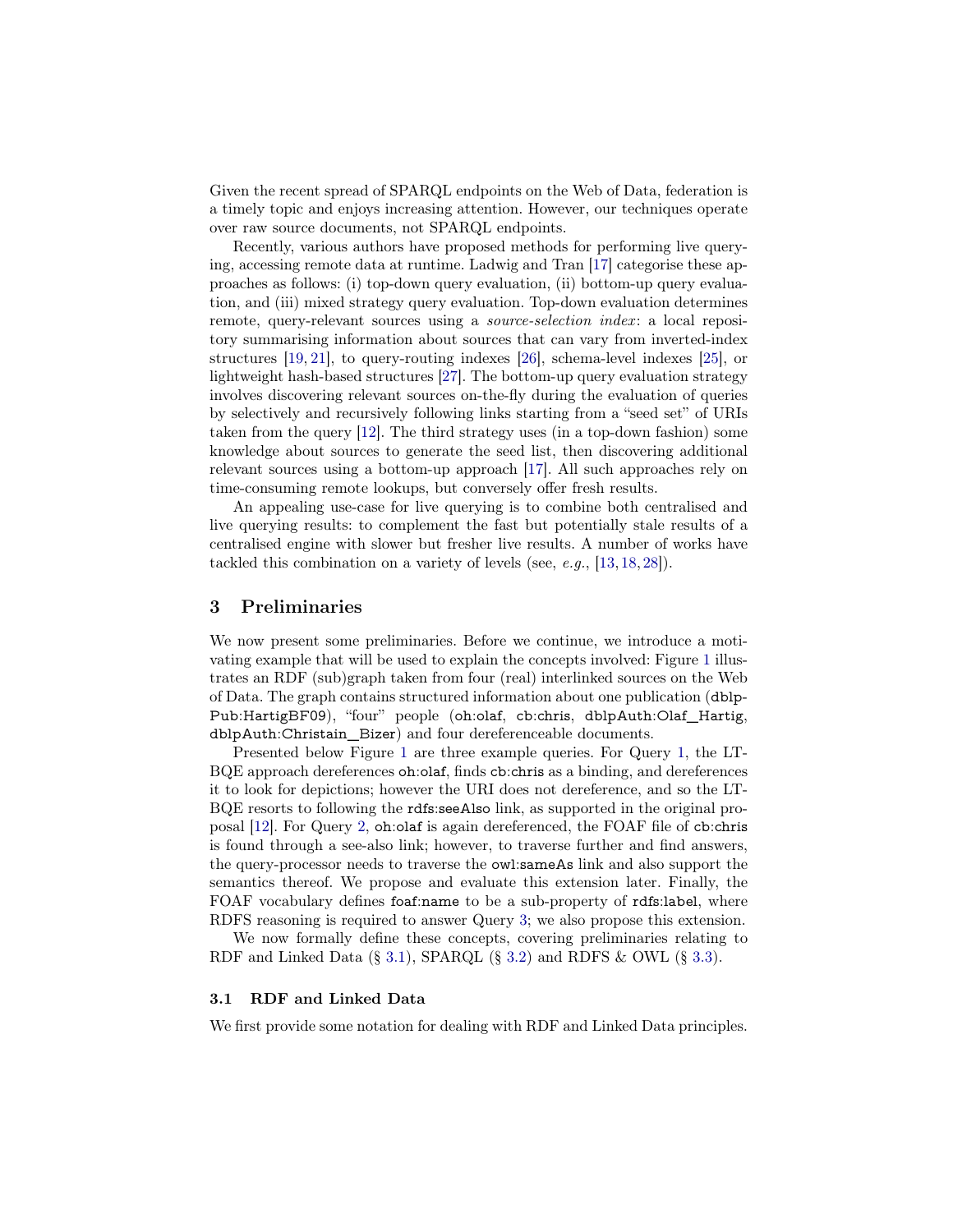<span id="page-3-0"></span>

<span id="page-3-3"></span><span id="page-3-2"></span>Fig. 1: Snapshot of a sub-graph from the Linked Open Data Web

<span id="page-3-1"></span>

| SELECT ?f ?img WHERE {   | SELECT ?f WHERE {             | SELECT ?f ?l WHERE {     |
|--------------------------|-------------------------------|--------------------------|
| oh:olaf foaf:knows ?f.   | oh:olaf foaf:knows ?f.        | oh:olaf foaf:knows ?f.   |
| ?f foaf:depiction ?img } | ?pub dc:creator ?f, oh:olaf } | ?f rdfs:label ?l }       |
| Query 1: Friends' images | Query 2: Coauthors            | Query 3: Friends' labels |

### Definition 1 (RDF Term, Triple and Graph).

The set of RDF terms consists of the set of URIs U, the set of blank-nodes **B** and the set of literals **L**. An RDF triple  $t := (s, p, o)$  is an element of the set  $G := UB \times U \times UBL$  (where, e.g., UB is a shortcut for set-union). A set of RDF triples  $G \subset \mathbf{G}$  is called an RDF graph. We use the functions  $\mathsf{subj}(G)$ ,  $\textsf{pred}(G)$ ,  $\textsf{obj}(G)$ , terms $(G)$ , to denote the set of all terms projected from the resp. triple position (terms gives all positions).

### Definition 2 (Data Source and Linked Dataset).

We define the http-download function get :  $U \rightarrow 2^G$  as the mapping from URIs to RDF graphs provided by means of HTTP lookups that directly return status code 200 OK and data in a suitable RDF format. We define the set of (RDF) data sources  $S \subset U$  as the set of URIs  $S := \{s \in U : \text{get}(s) \neq \emptyset\}$ . We define a Linked Dataset as  $\Gamma \subset \text{get}$ ; i.e., a finite set of pairs  $(u, \text{get}(u))$ , and merge $(\Gamma) :=$  $\biguplus_{(u,G)\in \varGamma}G$  as the RDF merge of graphs in  $\varGamma,$  which preserves the uniqueness of blank-node labels across graphs [\[14\]](#page-15-19).

Definition 3 (Dereferencing RDF). A URI may issue a HTTP redirect to another URI with a 30x response code; we denote this function as redir :  $U \rightarrow$ U, which strips the fragment identifier of a URI (if present) and which would (thereafter) map a URI to itself in the case of failure  $(e.g.,$  where no redirect exists). We denote the fixpoint of redir as redirs, denoting traversal of a number of redirects (a limit may be imposed to avoid cycles). We denote dereferencing by the composition deref := get $\circ$ redirs, which maps a URI to an RDF graph retrieved with status code 200 OK after following redirects, or which maps a URI to the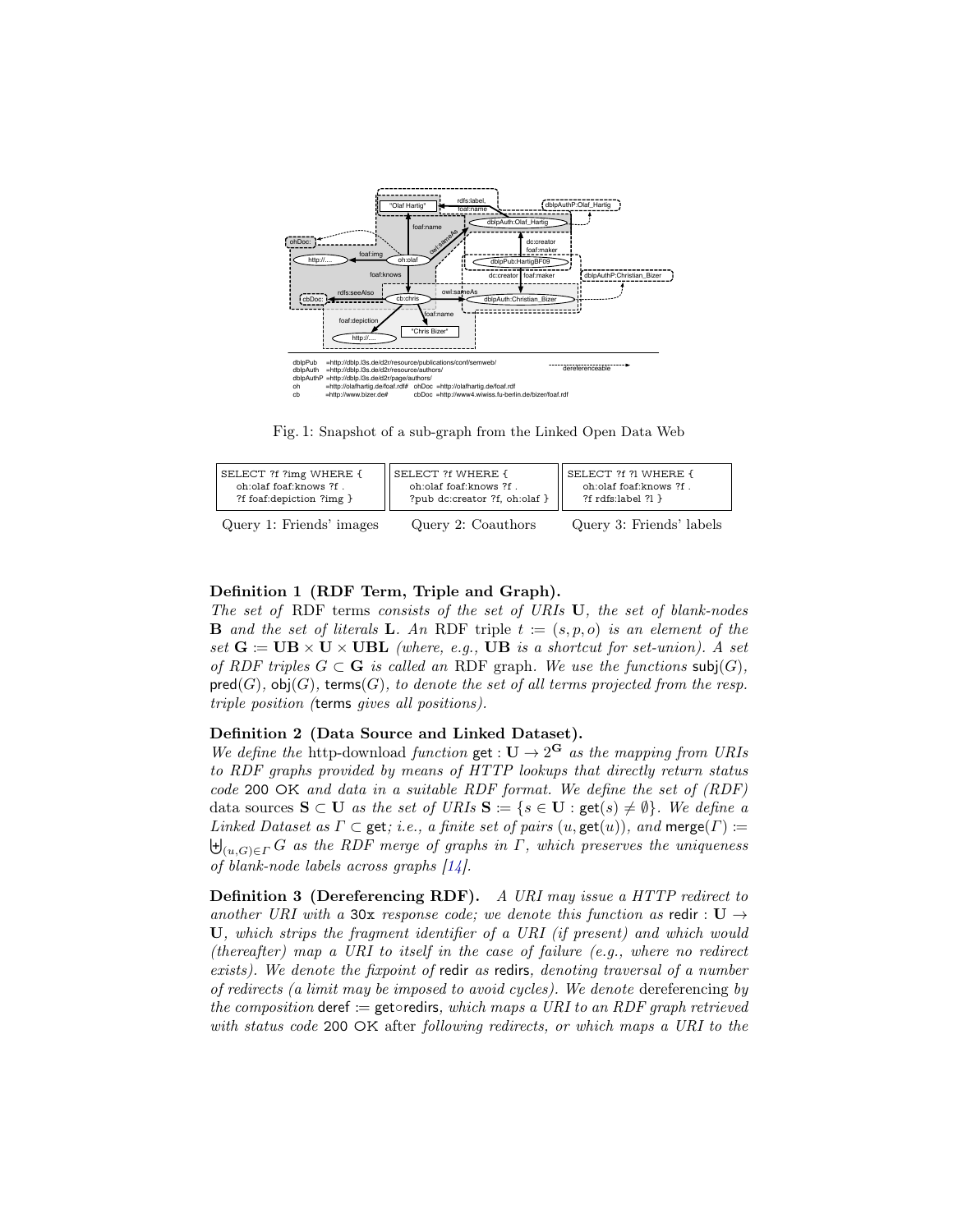empty set in the case of failure. We denote the set of dereferenceable URIs as  $\mathbf{D} := \{d \in \mathbf{U} : \text{derf}(d) \neq \emptyset\};$  note that  $\mathbf{S} \subset \mathbf{D}$  and we place no expectations on what deref(d) returns (as long as it returns some valid RDF).

Taking Figure [1,](#page-3-0) e.g., redir(oh:olaf) = ohDoc:, deref(oh:olaf) = deref(ohDoc:) =  $\{(\text{oh:olaf}, \text{foaf:name}, \text{``Olaf Hartig''}) \dots \}$  and deref(cb:chris) =  $\emptyset$ .

### <span id="page-4-0"></span>3.2 SPARQL

We now introduce some concepts relating to SPARQL [\[22\]](#page-15-2). Note that herein, we focus on evaluating simple, conjunctive, basic graph patterns (BGPs) .

#### Definition 4 (Variables, Triple Patterns and Queries (BGPs)).

Let V be the set of variables ranging over UBL. A triple pattern  $tp := (s, p, o)$ is an element of the set  $Q := VUL \times VU \times VUL$ . For simplicity, we do not consider blank-nodes in triple patterns (they could be replaced with variables). A finite (herein, non-empty) set of triple patterns  $Q \subset \mathbf{Q}$  is called a Basic Graph Pattern, or herein, simply a query. We use vars(Q)  $\subset$  V to denote the set of variables in Q. Finally, we may overload graph notation where, e.g., terms( $Q$ ) returns all elements of VUL in Q.

#### Definition 5 (SPARQL solutions).

Call the partial function  $\mu : dom(\mu) \cup UL \rightarrow UBL$  a solution mapping, which binds variables in dom( $\mu$ )  $\subset$  **V** to **UBL** and which is the identify function for **UL**. Overloading notation, let  $\mu$  :  $\mathbf{Q} \to \mathbf{G}$  and  $\mu$  :  $2^{\mathbf{Q}} \to 2^{\mathbf{G}}$  also resp. denote a solution mapping from triple patterns to RDF triples, and basic graph patterns to RDF graphs such that  $\mu(tp) := (\mu(s), \mu(p), \mu(o))$  and  $\mu(Q) := {\mu(tp) | tp \in Q}.$ Now, we define the set of solutions for a query  $Q$  over a Linked Dataset  $\Gamma$  as  $\Omega(\Gamma, Q) := \{ \mu \mid \mu(Q) \subseteq \text{merge}(\Gamma) \land \text{dom}(\mu) = \text{vars}(Q) \}.$  Note that herein, and unlike SPARQL, solutions are given as sets (not multi-sets), implying a default DISTINCT semantics for queries.

Taking an example, if we let  $\Gamma$  be Figure [1](#page-3-0) and  $\overline{Q}$  be Query [3,](#page-3-3) then  $\Omega(\Gamma, Q)$  =  $\{(?f, cb:chris), (?l, "Chris Bizer")\}.$ 

#### <span id="page-4-1"></span>3.3 RDFS and OWL

We define some preliminaries relating to RDFS and OWL. In particular, we support a miniature subset of OWL 2 RL/RDF rules for supporting owl:sameAs entailments, given in Table [1.](#page-5-0) Our RDFS rules are the subset of  $\rho$ DF rules proposed by Muñoz et al. [\[20\]](#page-15-5), which deal with instance data entailments.[6](#page-4-2) Our subset of OWL rules are specifically chosen to support the semantics of equality (particularly replacement) for owl:sameAs. Note that these rules support the RDFS/OWL features originally recommended for use by Bizer et al. when publishing Linked Data [\[5,](#page-15-20) §4.2, §6]. The rules we consider are given in Table [1.](#page-5-0)

<span id="page-4-3"></span><span id="page-4-2"></span> $6$  We drop *implicit typing* [\[20\]](#page-15-5) rules but allow generalised RDF in interim inferences.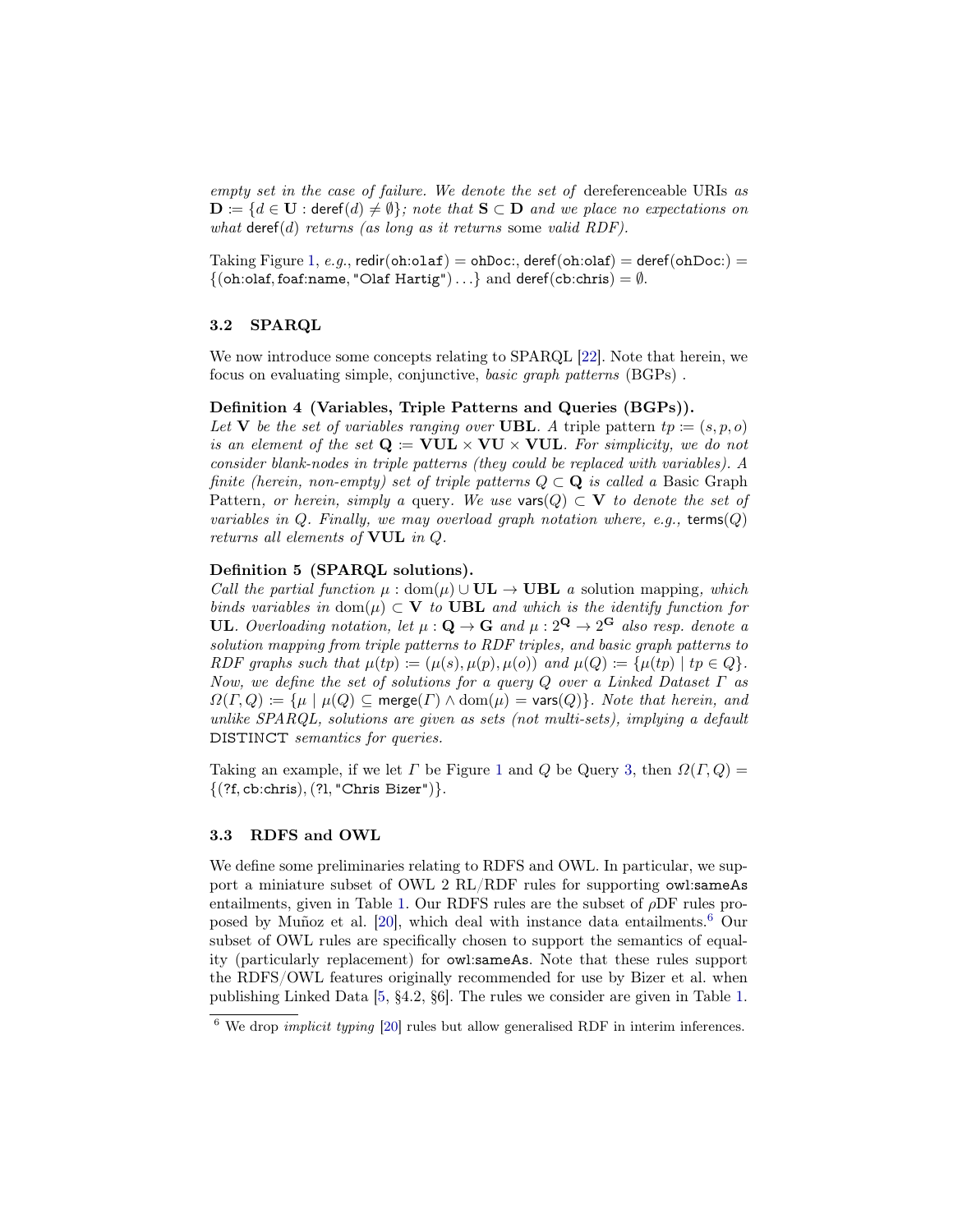<span id="page-5-0"></span>Table 1:  $\rho$ DF and owl:sameAs rules with OWL 2 RL/RDF naming

| ID             | Body                                             | Head              |
|----------------|--------------------------------------------------|-------------------|
| PRP-SPO1       | $?p_1$ rdfs:subPropertyOf $?p_2$ . ?s $?p_1$ ?o. | $?s ?p_2 ?o.$     |
| PRP-DOM        | ?p rdfs:domain ?c . ?s ?p ?o .                   | ?p a ?c.          |
| PRP-RNG        | ?p rdfs:range ?c . ?s ?p ?o .                    | ?o a ?c.          |
| $CAX-SCO$      | $?c_1$ rdfs:subClassOf $?c_2$ . ?s a $?c_1$ .    | ?s a $?c2$ .      |
| EQ-SYM         | ?x owl:sameAs ?y.                                | ?y owl:sameAs ?x. |
|                | EQ-TRANS ?x owl:sameAs ?y . ?y owl:sameAs ?z.    | ?x owl:sameAs ?z. |
| EQ-REP-S       | ?s owl:sameAs $?s'$ . ?s ?p ?o.                  | $?s'$ ?p ?o.      |
| $EQ - REP - P$ | ?p owl:sameAs $?p'$ . ?s ?p ?o.                  | $?s$ $?p'$ $?o$ . |
|                | EQ-REP-O ?o owl:sameAs ?o' . ?s ?p ?o.           | $?s$ $?p$ $?o'$ . |

Definition 6 (Entailment Rules and Closure). Given a ruleset R and a Linked Dataset Γ, we denote by  ${}^R\Gamma := \Gamma \cup (v, G)$  the closure of Γ wrt. R, where (abusing notation)  $G$  contains the materialised inferences from recursively applying the rules in R over  $\text{merge}(\Gamma) \oplus G$  up to a fixpoint, and where v is a built-in URI for naming the materialised graph.

# 4 Link Traversal Based Query Execution

We first introduce the Link Traversal Based Query Execution (LTBQE) approach introduced by Hartig et al. [\[12\]](#page-15-3) (§ [4.1\)](#page-5-1), and then look at extensions of the approach  $(\xi, 4.2)$  $(\xi, 4.2)$ . Our formalisms are tailored for the purpose of this work; a comprehensive study of semantics and computability is presented in [\[11\]](#page-15-21).

### <span id="page-5-1"></span>4.1 Baseline LTBQE

<span id="page-5-4"></span>Definition 7 (LTBQE Query Relevant Sources and Answers). Define derefs :  $2^{\bf U} \to {\bf U} \times 2^{\bf G};$   $U \mapsto \{({\rm redirs}(u),{\rm deref}(u)) \mid u \in U)\}$  as the mapping from a set of URIs to the Linked Dataset it represents by dereferencing all URIs. Given a BGP query Q as before, let  $U_Q := \text{terms}(Q) \cap U$  denote the set of URIs appearing in Q. Let  $\Gamma_0^Q := \text{deres}(U_Q)$  represent the dataset retrieved by dereferencing all query URIs.<sup>[7](#page-5-2)</sup> Next let uris( $\mu$ ) := { $u \in U \mid \exists v$  s.t.  $(v, u) \in \mu$ } denote the set of URIs in a solution mapping  $\mu$ , and let  $U_i := \{u \in \text{uris}(\mu) \mid$  $\exists \mu, \exists tp \ \in \ Q \text{ s.t. } \mu(\{tp\}) \ \subseteq \ \mathsf{merge}(\varGamma^Q_{i-1})\} \ \textit{for} \ \ i \ \in \ \mathbb{N} \ \textit{be the set of URLs that}$ appear as a solution mapping for a triple pattern in Q for the dataset  $\Gamma_{i-1}^Q$ , and *let*  $\Gamma_i^Q := \text{deres}(U_i) \cup \Gamma_0^Q$ .<sup>[8](#page-5-3)</sup> The set of LTBQE query relevant sources for Q is given as the least n such that  $\Gamma_n^Q = \Gamma_{n+1}^Q$ , denoted simply  $\Gamma_{\cdot}^Q$ . The set of LTBQE query answers for Q is given as  $\Omega(\Gamma^Q,Q)$ , or simply  $\Omega^Q$ .

With regards to completeness, let get denote the dataset (theoretically) represented by the entire Web of Data (note:  $get \subset U \times 2^G$ ). One may then ask when  $\Omega^Q$  is complete with respect to get. A trivial sufficient condition for completeness

<span id="page-5-2"></span><sup>&</sup>lt;sup>7</sup> One could consider  $\Gamma_0^Q$  as also containing "seed" data [\[12\]](#page-15-3).

<span id="page-5-3"></span><sup>&</sup>lt;sup>8</sup> Or, equivalently (for static data)  $\varGamma_i^Q := \varGamma_{i-1}^Q \cup \mathsf{derefs}(U_i \setminus U_{i-1}).$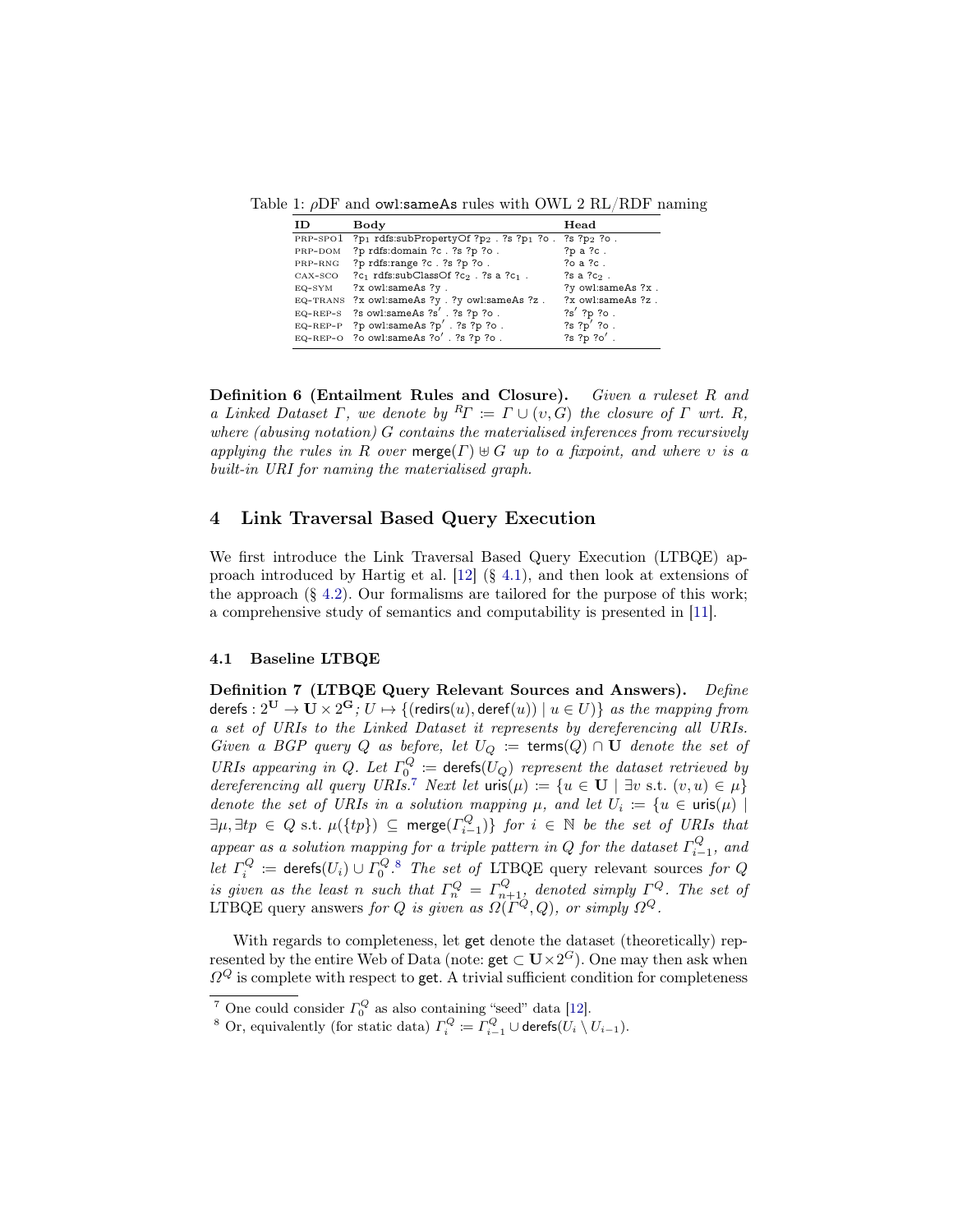<span id="page-6-3"></span><span id="page-6-2"></span><span id="page-6-1"></span>

<span id="page-6-4"></span>is given by  $\Gamma^Q =$  get; such a case is, however, infeasible. Otherwise the completeness condition is rather simple and entirely unverifiable:  $\Gamma^Q$  must contain all of the data relevant on the Web to answer the query. Of course, verifying that the condition does not hold is significantly easier in many cases. The implications are that: first, given a query with no dereferenceable URIs, LTBQE cannot return results (as per Query [4](#page-6-1) where cb:chris does not dereference). Second, given a query with multiple URIs, different reachability conditions can occur from different starting points (as per Query [7](#page-6-2) where the answer is only reachable starting from ol:olaf); thus, all query URIs must be initially retrieved [\[12\]](#page-15-3). Third, answers "connected" by literals or involving blank-nodes in unreachable documents will often affect completeness (as per Query [5](#page-6-3) where the answer is connected by the literal "Olaf Hartig"', here not yet considering owl:sameAs). Fourth, in the general case, reachability is heavily dependent on the amount of data returned by the  $\text{deref}(u)$  function, which would ideally return all triples mentioning u on the Web of Data  $(e.g., in Query 6, the \text{ owl:sameAs inlinks for})$  $(e.g., in Query 6, the \text{ owl:sameAs inlinks for})$  $(e.g., in Query 6, the \text{ owl:sameAs inlinks for})$ dblpAuth:Olaf\_Hartig are not in its dereferenced document and will not be found). The fourth assumption is clearly idealised; hence, in Section [5](#page-7-0) we will empirically analyse how much the assumption holds in practice, giving insights into the recall of LTBQE. First, however, we propose our reasoning extensions.

### <span id="page-6-0"></span>4.2 Extending LTBQE

1. Following rdfs:seeAlso: The first extension to LTBQE is proposed by Hartig et al., and uses rdfs:seeAlso links to extend the set of query sources. Adapting Definition [7,](#page-5-4) let  $\bar{\Gamma}_0^Q := \Gamma_0^Q$  and let:

$$
\bar{U_i} \coloneqq U_i \cup \{ u \in \mathbf{U} \mid \exists u' \in U_i \text{ s.t. } (u', \texttt{rdfs:see} \texttt{Also}, u) \in \texttt{merge}(\bar{\varGamma}_{i-1}^Q) \} \, ,
$$

let  $\bar{\varGamma}_i^Q:=\mathsf{derefs}(\bar{U}_i)\cup\varGamma_0^Q,$  and finally let  $\bar{\varGamma}^Q$  be the fixpoint as before and let  $\bar{\varOmega}^Q$ be the respective solutions. This extends LTBQE to find more sources through rdfs:seeAlso links. An example for this has been presented in Query [1.](#page-3-1)

2. Following and reasoning over owl:sameAs: We propose an extension of LT-BQE to consider owl:sameAs inferences. Let  $R$  denote the set of rules of the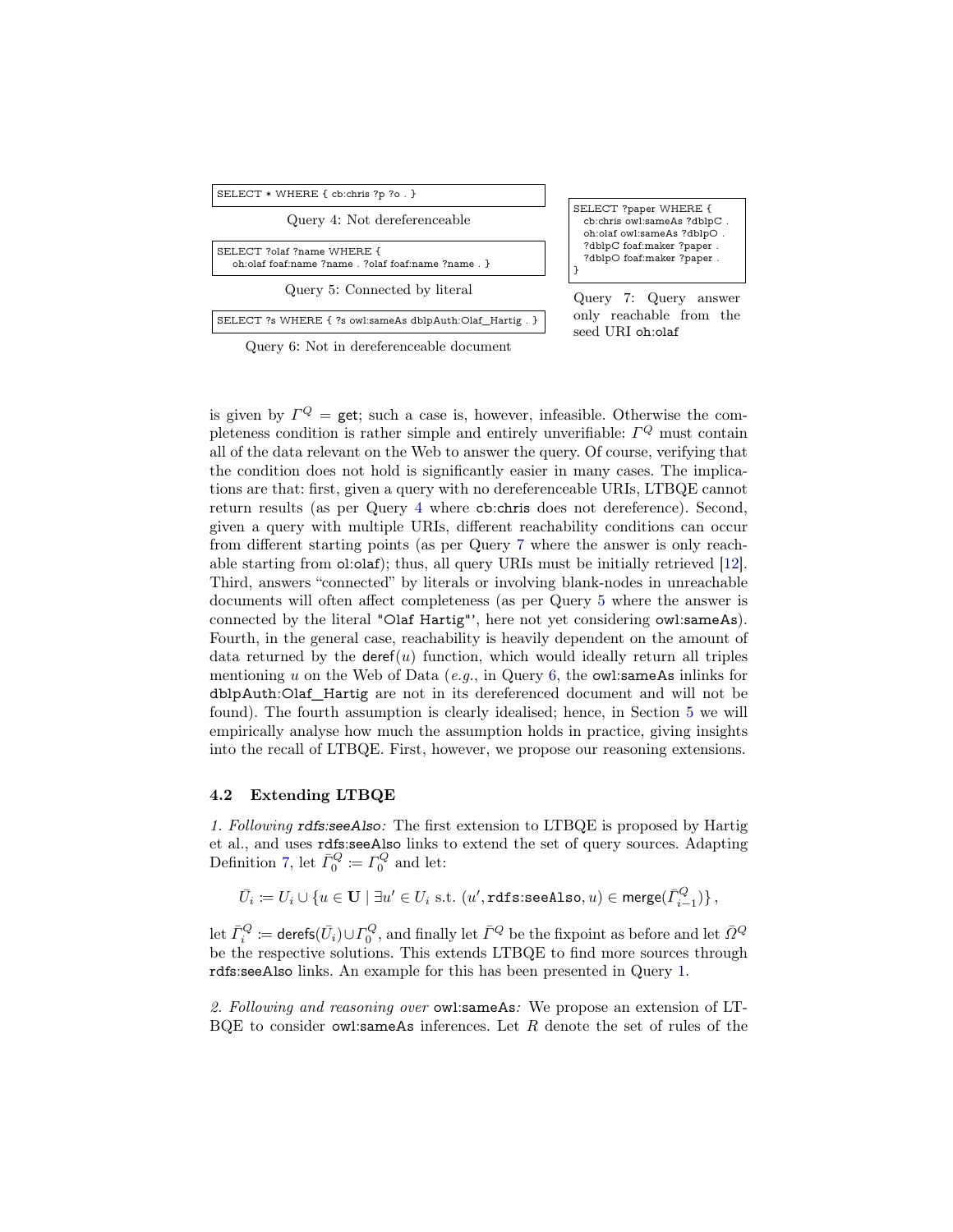form EQ-\* in Table [1.](#page-5-0) Let now  ${}^e\! \Gamma_0^Q := {}^R\! \Gamma_0^Q$  (recalling  ${}^R\! \Gamma$  from Def. [6](#page-4-3) and  $\Gamma_0^Q$ from Def. [7\)](#page-5-4), and let:

$$
\begin{aligned} U_i' &:= \{ u \in \mathsf{uris}(\mu) \mid \exists \mu, \exists tp \in Q \text{ s.t. } \mu(\{ tp \}) \subseteq \mathsf{merge}(^eI_{i-1}^Q) \}\,, \\ v_i &:= \{ u \in \mathbf{U} \mid \exists u' \in U_i' \text{ s.t. } (u', \mathtt{owl:sameAs}, u) \in \mathsf{merge}(^eI_{i-1}^Q) \}\,, \end{aligned}
$$

where  ${}^e_{}T^Q_i := {}^R_{}{\text{derefs}}({}^e\!U_i) \cup {}^e\!I^Q_0$ , and finally let  ${}^e\!I^Q$  be the fixpoint as before and let  ${}^e\Omega^Q$  be the respective solutions. Here, owl:sameAs links are used to expand the set of query relevant sources, and owl:sameAs rules are used to materialise inferable knowledge given by the OWL semantics, potentially generating additional answers. An example for this has been presented in Query [2.](#page-3-2)

3. Reasoning for  $\rho DF$ : We propose a final novel extension of LTBQE to consider a subset of RDFS reasoning as per the prp-\* and cax-sco rules in Table [1,](#page-5-0) which we again denote here by  $R$ . We currently consider a static set of schema data representing vocabularies on the Web, which we denote by  $\Gamma^{vac}$ . This serves as input into the LTBQE algorithm. In future work, we plan to investigate dereferencing schema knowledge live from the Web of Data.

Now, adapting Definition [7,](#page-5-4) let  ${}_{\rho}\Gamma_{0}^{Q} := \Gamma^{\scriptscriptstyle{voc}} \cup {}^{R}\Gamma_{0}^{Q}$  and let:

$$
_{\rho}U_i:=\{u\in\mathrm{uris}(\mu)\mid \exists\mu,\exists tp\in Q\text{ s.t. }\mu(\{tp\})\subseteq\mathrm{merge}(\_{\rho}\varGamma_{i-1}^{Q})\}\,,
$$

 $\mathrm{where\,}_\rho\varGamma_i^Q:= {}^R\!\mathsf{derefs}(\rho U_i)\cup_\rho\varGamma_0^Q, \text{ and finally let, \varGamma^Q \text{ be the fixpoint as before and }$ let  $_{\rho} \Omega^Q$  be the respective solutions. Here, RDFS rules and background schema knowledge  $(\Gamma^{voc})$  are used to materialise inferable knowledge, potentially generating additional answers (and thus possibly finding new query relevant sources). An example for this has been presented in Query [3.](#page-3-3)

Combined Of course, the above methods can be combined in a natural fashion, where,  $e, q$ , for combining all extensions, the query relevant sources are denoted  $e^{\rho} \bar{\Gamma}^Q$  and the answers by  $e^{\rho} \bar{\Omega}^Q$ .

# <span id="page-7-0"></span>5 Empirical Study

In Section [4.1,](#page-5-1) we mentioned that the recall of the LTBQE approach is—in the general case—dependent on the dereferenceability of data. Along those lines, we now present the results of our empirical study of a Linked Data corpus. We survey the ratio of all triples mentioning a URI in our corpus against those returned in the dereferenceable document of that URI; we do so for different triple positions. We also look at the comparative recall of data considering (1) explicit, dereferenceable information; (2) including rdfs:seeAlso links [\[12\]](#page-15-3); (3) including owl:sameAs links and inferable knowledge; (4) including RDFS reasoning.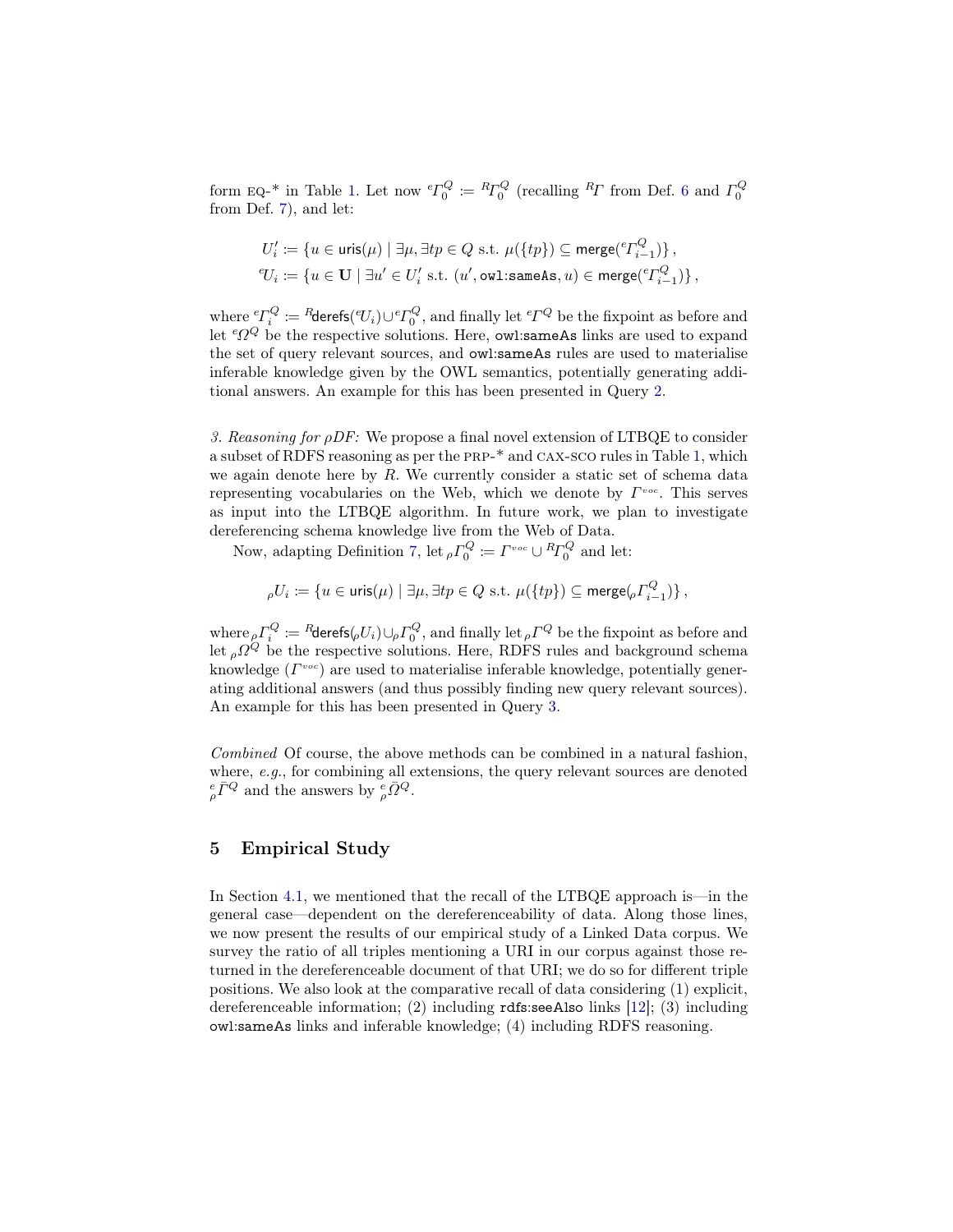Empirical corpus We use the Billion Triple Challenge 2011 dataset for our survey, which was crawled in mid-May 2011 from 7.4 million RDF/XML documents spanning 791 pay-level domains (data providers). The resulting corpus contains 2.15 g quadruples (1.97 g unique triples) mentioning 538 m RDF terms, of which 52 m (10%) are Literals, 382 m (71%) are blank nodes, and 103 m (19%) are URIs. We denote the corpus as  $\Gamma_{\sim}$ . It's important to note that this corpus is only a sample of the Web of Data; in particular, we only use the information about HTTP lookups provided by the dataset. We found that a total of 25.4 m lookups were performed (excluding robots.txt). As such, we only have knowledge of redir and deref functions for 18.65 m URIs; all of these URIs are HTTP and do not have non-RDF file-extensions. We denote these URIs by  $U_{\sim}$ . Of the 18.65 m, 8.37 m (44.8%) dereferenced to RDF; we denote these by  $D_{\infty}$ . Further note that, wrt. the Web of Data, our sample recall measures specify an upper bound.

RDFS Schema From our corpus, we extract a static set of schema data for the RDFS reasoning. As argued in [\[6\]](#page-15-22), schema data on the Web is often noisy, where third-party publishers "redefine" popular terms outside of their namespace; for example, one document defines nine *properties* as the domain of rdf:type, which would have a drastic effect on our reasoning.<sup>[9](#page-8-0)</sup> Thus, we perform *authoritative rea*-soning, which conservatively discards certain third-party schema axioms (cf. [\[6\]](#page-15-22)). Our schema data only considers triples of the following form:

 $(s, \texttt{rdfs:subPropertyOf}, o) \in \text{deref}(s), (s, \texttt{rdfs:subClassOf}, o) \in \text{deref}(s)$  $(s, \texttt{rdfs} : \texttt{domain}, o) \in \text{deref}(s), (s, \texttt{rdfs} : \texttt{range}, o) \in \text{deref}(s)$ 

We extracted a total of 397 thousand such authoritative RDFS triples from 98 PLDs as follows: 334 thousand rdfs:subClassOf (82 PLDs); 11 thousand rdfs:subPropertyOf (67 PLDs); 26 thousand rdfs:domain (79 PLDs); and 26 thousand rdfs:range (77 PLDs).

#### 5.1 Recall for Baseline

We first measure the average dereferenceability of information in our sample. For a dereferenceable uri d, we compute the *sample dereferencing recall*  $\mathsf{sdr}(d)$ as the ratio of the number of unique triples mentioning d in deref(d) vs. unique triples mentioning d across the entire sample. We denote by  $sdr$  the average sdr(d) for all  $d \in D_{\infty}$ . We also analyse the sdr(d) restricting the specific triple positions where  $d$  appears. We ignore  $d$  in the average if it does not appear in the relevant triple position in the sample. Table [2](#page-9-0) presents the results for different triple positions. Column type-object considers d only when appearing as object in a triple with the predicate rdf:type (a class position).

The analysis provides some interesting initial insights into the LTBQE approach. Given a HTTP URI without a common non-RDF extension, we have a 44.8% success ratio to receive RDF/XML content regardless of the triple position. If such a URI dereferences to RDF, we receive on average (at most) 51%

<span id="page-8-0"></span> $^9$  viz. <http://www.eiao.net/rdf/1.0>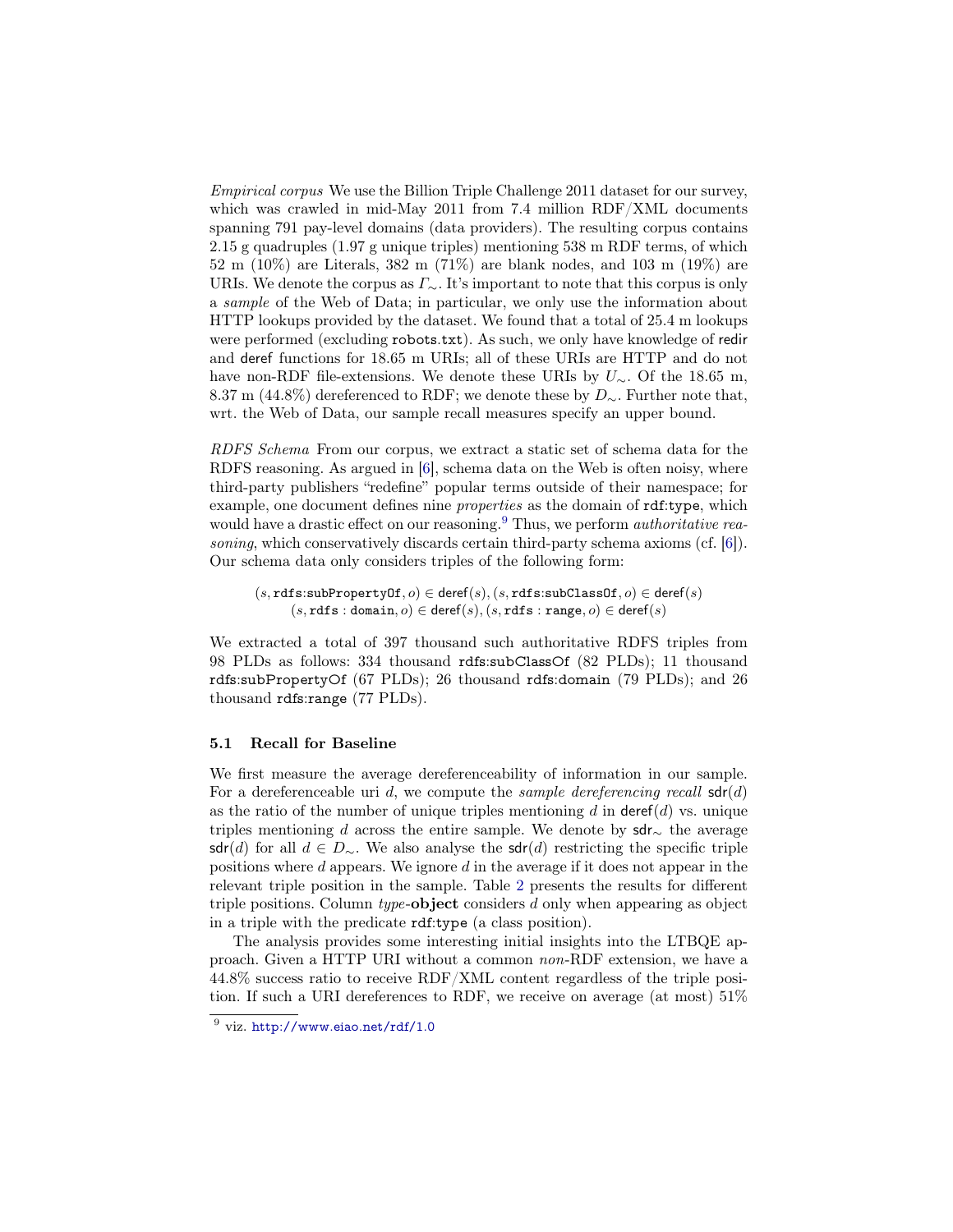<span id="page-9-0"></span>

| <b>MEASURE</b>           | any               |                  | subject predicate | obiect           | $type-$<br>object  |
|--------------------------|-------------------|------------------|-------------------|------------------|--------------------|
| $ U_{\sim} $             | $18.65 \text{ m}$ | $9.55 \text{ m}$ | 47.67 k           | $9.73 \text{ m}$ | $213.38 \text{ k}$ |
| $ D_\sim $               | $8.37 \text{ m}$  | $8.09 \text{ m}$ | 745               | $4.5 \text{ m}$  | 21.1 k             |
| $ U_{\sim} / D_{\sim} $  | 0.44              | 0.85             | 0.01              | 0.46             | 0.09               |
| average sdr $\sim$       | 0.51              | 0.95             | 0.00007           | 0.438            | 0.002              |
| std. dev. $+$ sdr $\sim$ | 0.5               | $\pm 0.195$      | $\pm 0.008$       | $\pm 0.458$      | $\pm 0.05$         |

Table 2: Dereferenceability results for different triple positions

of all triples in which it appears on the Web. Given a pattern with a URI in the subject position, the dereferenceable ratio increases to 95%; for objects, the ratio drops to 43.8%; LTBQE would perform poorly for triple patterns with (only) a URI in the predicate position  $(0.007\%)$ ; *etc.* High standard deviations imply that the dereferenceability is often "all or nothing". In summary, LTBQE performs well when URIs appear as the subject of triple patterns, moderately when URIs appear in the object, but will perform poorly when URIs appear in the predicate or object of an rdf:type triple. In practice, documents dereferenced by property and class terms do not host a high percentage of their extension.

### 5.2 Recall for Extensions

We now measure the sdr increase given by extending LTBQE to also consider rdfs:seeAlso and owl:sameAs links, as well as inferable knowledge given by owl:sameAs and RDFS reasoning.

Benefit of following rdfs:seeAlso links We measured the percentage of dereferenceable URIs in D<sup>∼</sup> which have at least one rdfs:seeAlso link in their dereferenced document to be 2% (201 k URIs). Where such links exist, following them increases the amount of unique triples by a factor of  $1.006 \times$  vs. triples in the dereferenced document alone. We conclude that, in the general case, considering rdfs:seeAlso triples will only marginally affect the recall increase of LTBQE.

Benefit of following owl:sameAs links  $\mathcal{B}'$  inferable knowledge. We measured the percentage of dereferenceable URIs in D<sup>∼</sup> which have at least one owl:sameAs link in their dereferenced document to be 16% for our sample. Where such links exist, following them and applying the eq-\* entailment rules over the resulting information increases the amount of unique triples by a factor of  $2.5 \times$  vs. the unique (explicit) triples in the dereferenced document alone. We conclude that, in the general case, owl:sameAs links are only sometimes found for deferenceable URIs, but where available, following them and applying entailment generates significantly more data for generating answers (albeit potentially producing "duplicate" answers under different URI aliases).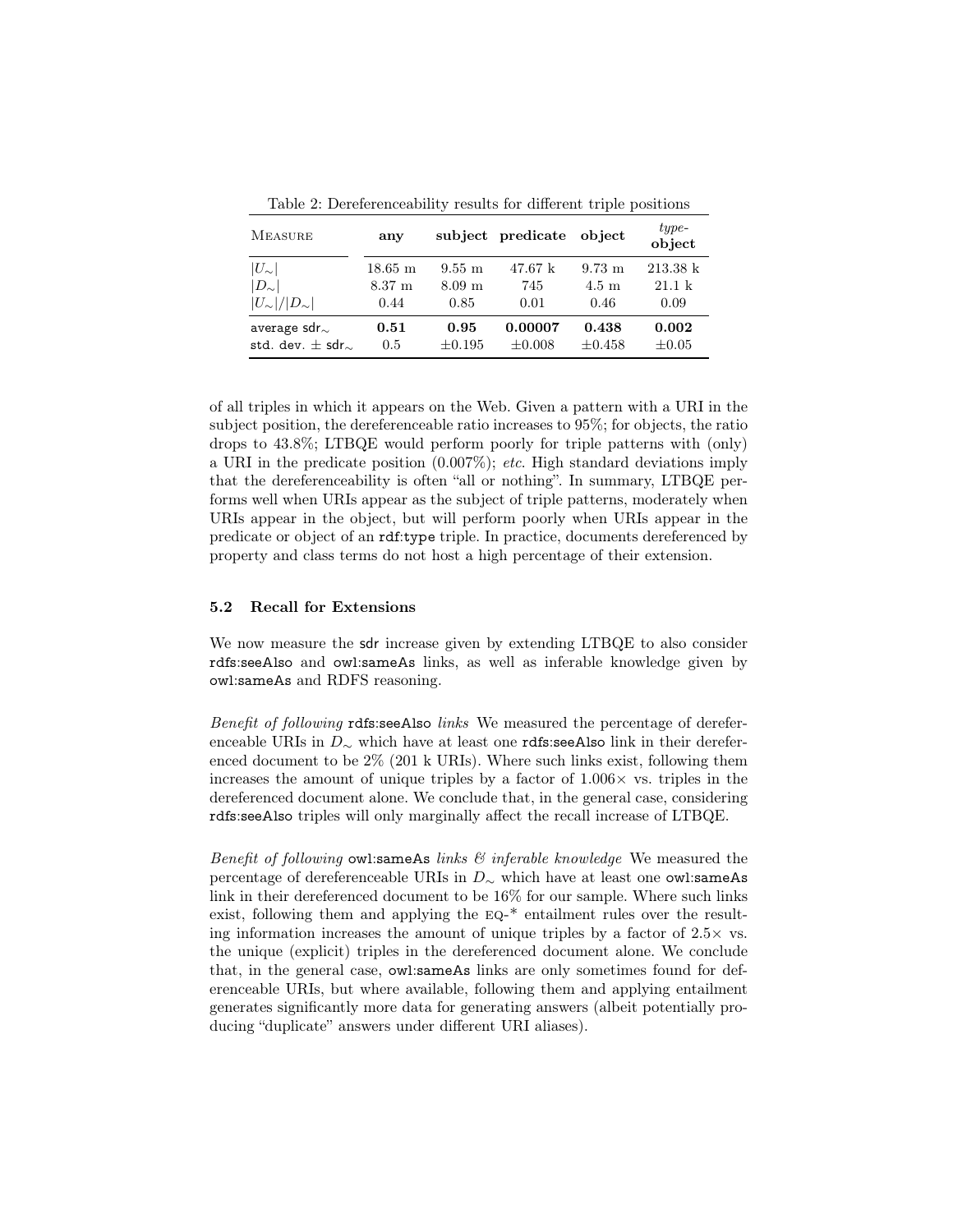Benefit of including  $\rho DF$  inferable knowledge. We measured the percentage of dereferenceable URIs in D<sup>∼</sup> whose dereferenced documents given non-empty unique entailments through authoritative  $\rho$ DF reasoning with respect to  $\Gamma^{voc}$  as 81%. Where such entailments are non-empty, they increase the amount of unique triples by a factor of  $1.78 \times$  vs. the unique (explicit) triples in the dereferenced document. We conclude that such reasoning often increases the amount of data available for LTBQE query answering, and by a significant amount.

### 6 Evaluation

In order to test our methods for queries covering a diverse set of sources and query types, we evaluate our proposed LTBQE extensions for a set of pseudorandomly generated queries extracted from our Linked Data corpus. These queries are then applied live to determine real-world behaviour. Our aim is to compare and contrast different setups and assess our proposed extensions in a realistic scenario. To the best of our knowledge, we are the first work to evaluate the original LTBQE proposal in a live and diverse environment.

Implementation: We have (re-)implemented Hartig et al.'s iterator-based algorithm for LTBQE (which was shown to be complete) [\[12\]](#page-15-3). We use ARQ to parse and process input SPARQL queries.[10](#page-10-0) We further use the LDSpider crawling framework for performing live Linked Data lookups; LDSpider respects the robots.txt policy, blacklists typical non-RDF URI patterns  $(e,q, \cdot)$  ipeg) and enforces a half-second delay between two consequential lookups for URIs hosted at the same domain.[11](#page-10-1) We use the SAOR engine to support the aforementioned rule-based reasoning extensions [\[6\]](#page-15-22). Note that we use the same input RDFS data as used in the empirical study of the previous section.

Optimised LTBQE: Inspired by our empirical analysis, we also implement and evaluate a variation of the LTBQE approach which does not dereference URIs appearing only in the predicate position of a (possibly partially bound) triplepattern. Further, we add another optimisation to avoid dereferencing URIs that are only bound by non-distinguished variables not appearing elsewhere in the query  $(i.e., variables whose value is not used elsewhere)$ . Since these optimisation reduce the number of query-relevant sources, they may in theory lead to less results, though in practice (and as per our empirical survey), we would expect a minimal change in recall over the baseline.

Evaluation Queries: We benchmark queries of elemental graph shapes, viz., entity, star and path queries.

**Entity queries** (entity-[s|o|so]) ask for all available triples for an entity. We generate three types of entity queries, asking for triples where a URI appears as

<span id="page-10-0"></span><sup>10</sup> <http://jena.sourceforge.net/ARQ/>

<span id="page-10-1"></span><sup>11</sup> <http://code.google.com/p/ldspider/>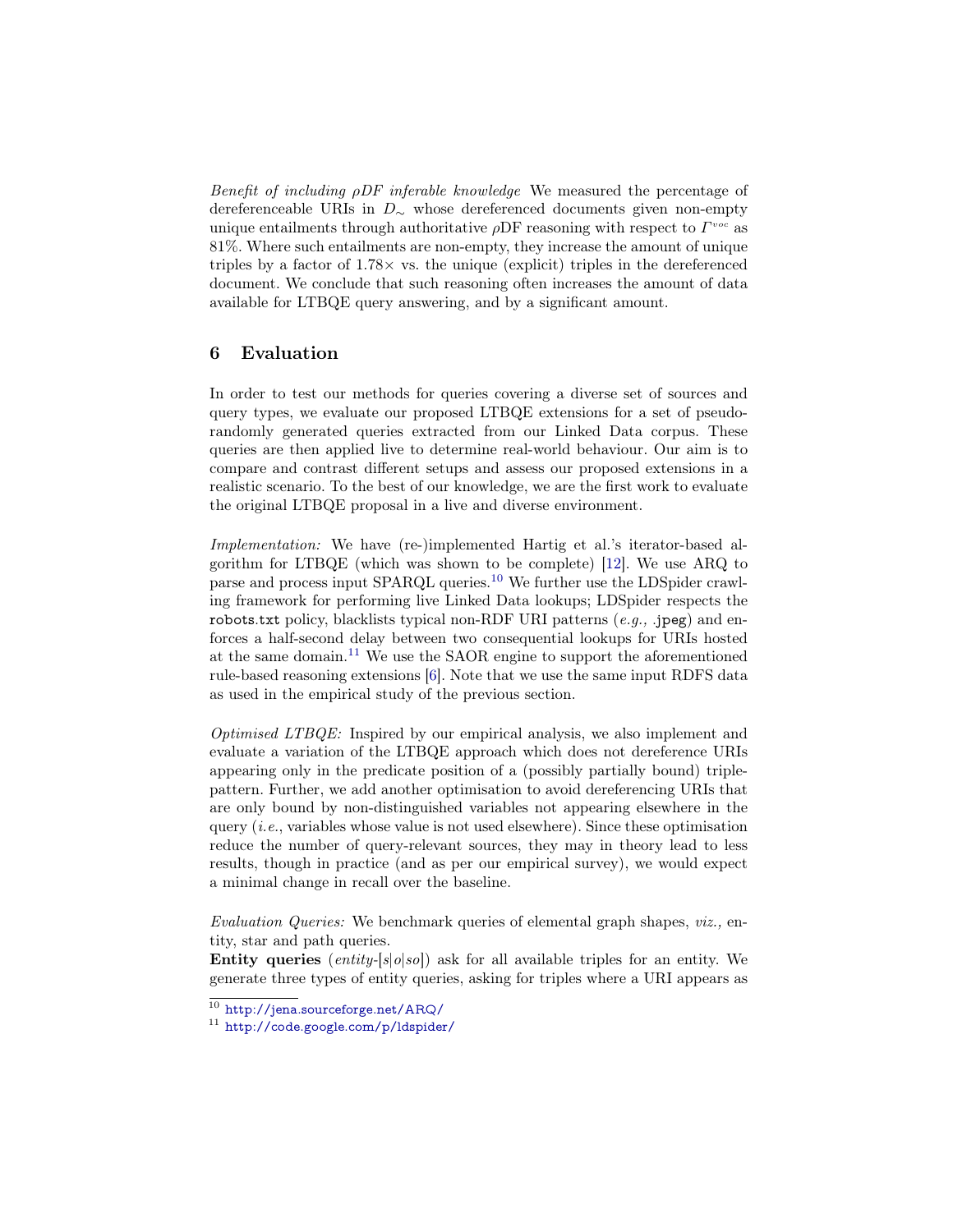the subject (*entity-s*); as the object (*entity-o*); as the subject and object (*entity*so). An example for entity-so would be  $\{\langle d \rangle$  ?p1 ?o . ?s ?p2 <d> .}. These type of queries are very common in Linked Data browsers or display interfaces.

Star queries  $(s \tan \left[s \right] \theta s \sin \left[s \right] - \theta s \sin \left[s \right] - \theta s \sin \left[s \right]$  contain three acyclic triple patterns which share exactly one URI (called the centre node) where predicate terms are constant. We generate four variations of such queries, differing in the number of triple patterns where the centre node appears as the subject  $(s)$  or object (*o*). An example for  $star-s2-01$  would be  $\{\langle d\rangle\}$  foaf: knows ?o; foaf: name ?o1 . ?o3 dc:creator <d> .}

**Path queries** ([s|o]-path-[2]3]) consist of 2 or 3 triple patterns that form a path where precisely two triple pattern share the same variable. Exactly one triple pattern has a URI at either the subject or object position and all predicate terms are constant. We generate four path sub-types: path shaped queries of length 2 and 3 where either the subject or object of one triple pattern is a constant. An example for s-path-2 is Query [1.](#page-3-1)

Query generation: In total, we generate 100 SELECT DISTINCT queries for each of the above 11 query shapes using random walks in our corpus. To help ensure that queries return non-empty results (in case there are no HTTP connection errors or time outs) we consider dereferenceable information for the query generation which (1) picks randomly a pay-level-domain available in the dereferenceable URIs  $D_{\sim}$ , (2) selects randomly a URI from  $D_{\sim}$  for that PLD and (3) generates appropriate triple patterns from the dereferenceable document of the selected URI. For path shaped queries, when performing steps (2) and (3), the URI for the next triple pattern is selected out of the URIs contained for the previous triple pattern, as per a random walk of dereferenceable URIs. Distinguished variables are picked by randomly choosing a single variable as distinguished and make further variables distinguished with a probability of 0.5.

Benchmark Stable Queries: We observed that the results for the same query varied over different runs and thus introduce the notion of "benchmark stable queries" which are queries for which the response codes for the baseline URIs are the same across all setups runs. The variation of results for different runs is caused by remote server or connection failures while dereferencing content, e.g., we sometimes encountered 503 - Service unavailable response codes possibly due to temporarily high loads on remote servers. Only considering stable queries improves the comparability of results across different setups. Table [3](#page-12-0) shows that in average  $\sim$ 94% ( $\frac{1,029}{1,100}$ ) of the queries are stable from which  $\sim$ 38% ( $\frac{389}{1,029}$ ) returned empty results. We inspected the causes for the empty result set for all "stable" queries (right side of Table [3\)](#page-12-0). The typewritten numbers correspond to HTTP server response codes.<sup>[12](#page-11-0)</sup> The column " $mixed$ " indicates that there are at least two URIs with different response codes and the column "data" indicates that the

<span id="page-11-0"></span> $^{12}$  Aside from common response codes, a  $498$  code denotes robots.txt forbidden access, 499 denotes that a server returned a mime type different to application/rdf+xml, 602 denotes socket timeouts and 603 denotes unknown host exceptions.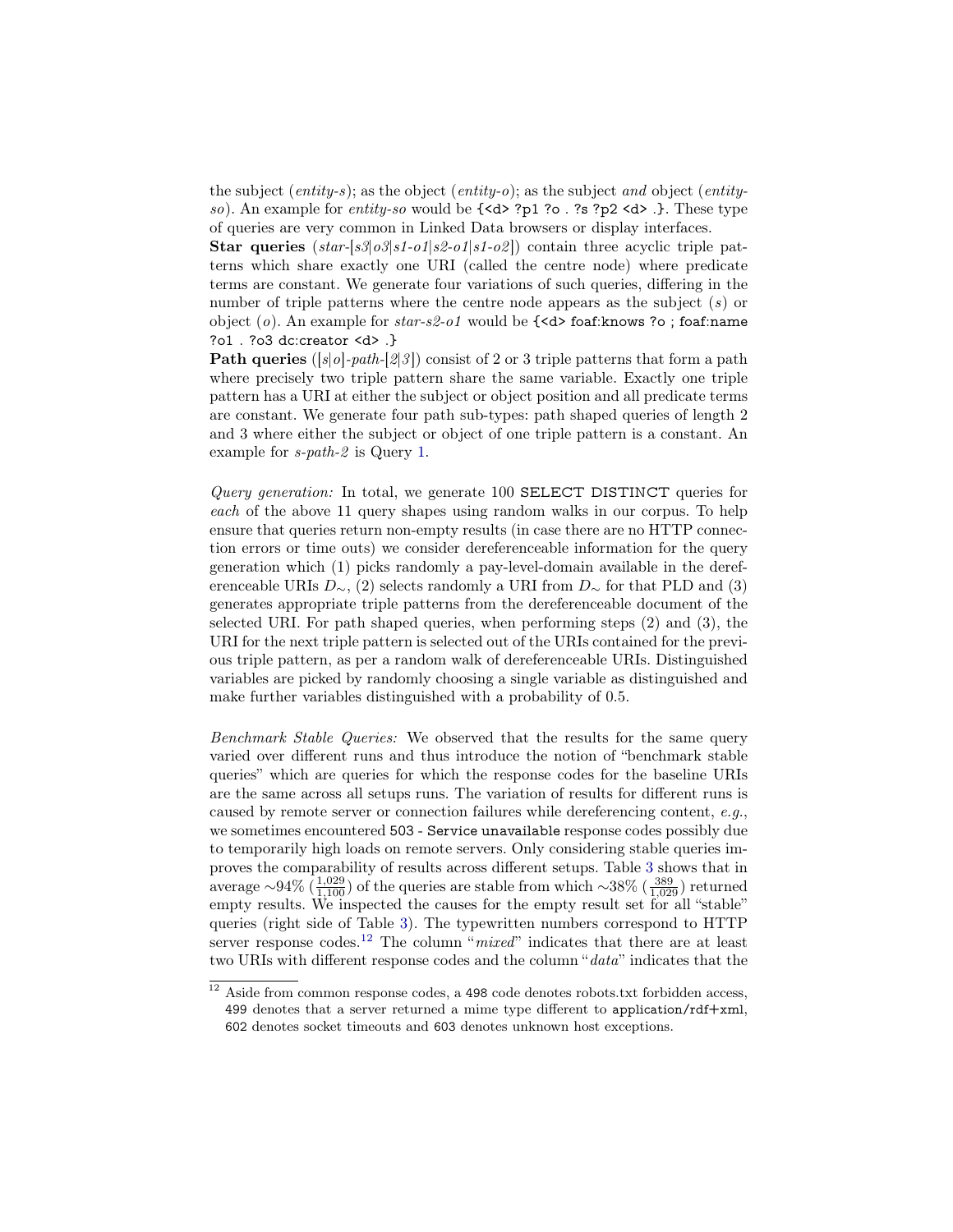Table 3: Statistics about stability of queries.

<span id="page-12-0"></span>

| BREAKDOWN $(1,100)$ |       |                                                                    |  |                           |  | CAUSES FOR EMPTY RESULTS (389) |     |
|---------------------|-------|--------------------------------------------------------------------|--|---------------------------|--|--------------------------------|-----|
|                     |       | stable (empty) unstable 403 404 498 499 500 502 602 603 mixed data |  |                           |  |                                |     |
| 1.029               | (389) |                                                                    |  | 71 15 110 15 38 18 2 6 85 |  |                                | 93- |

<span id="page-12-1"></span>

<span id="page-12-2"></span>Fig. 2: Average time and recall increase relative to baseline for entity queries.

missing results are not HTTP-related  $(e.g., the data changed)$ . The main reasons for empty "stable" queries are (i) either query relevant documents are not available any more (404), (ii) the IP address of a host could not be determined (indicated by 603) or (iii) the underlying data changed (last column).

Results per Query Class: We execute each query with six different setups: legacy denotes the original LTBQE approach; base denotes optimised LTBQE; select denotes seeAlso, sameAs, and  $\rho$ DF which all extend base; comb denotes all extensions of base applied together. We discuss the results for each query-type, presented as bar plots showing the average recall and time increase per setup vs. base (represented as the x-axis). For  $\rho$ DF, we do not include the time needed to load schema data, which can be done prior to query time.

Entity queries Figure [2a](#page-12-1) shows that the original source selection approach requires between 60% to 110% additional time compared to our source selection optimisation and increases the recall by  $3\%$ , shown in Figure [2b.](#page-12-2) All such figures include the absolute baseline results (represented by the x-axis) in the legend. Our extensions increase the recall for all entity queries with a maximum increase of 200% for entity-so queries and the combination of all extensions. To enable such increases in recall, the query time increases by up to 55%.

Star queries The results for the star shaped queries, presented in Figure [3a](#page-13-0) and Figure [3b](#page-13-1) show similarities with the observations for the entity queries. The query times increase without an improvement of the recall if we dereference all appearing URIs and our extensions improve the recall by a maximum of 140% for 3 out of the 4 query classes. It is worth noting the small volume of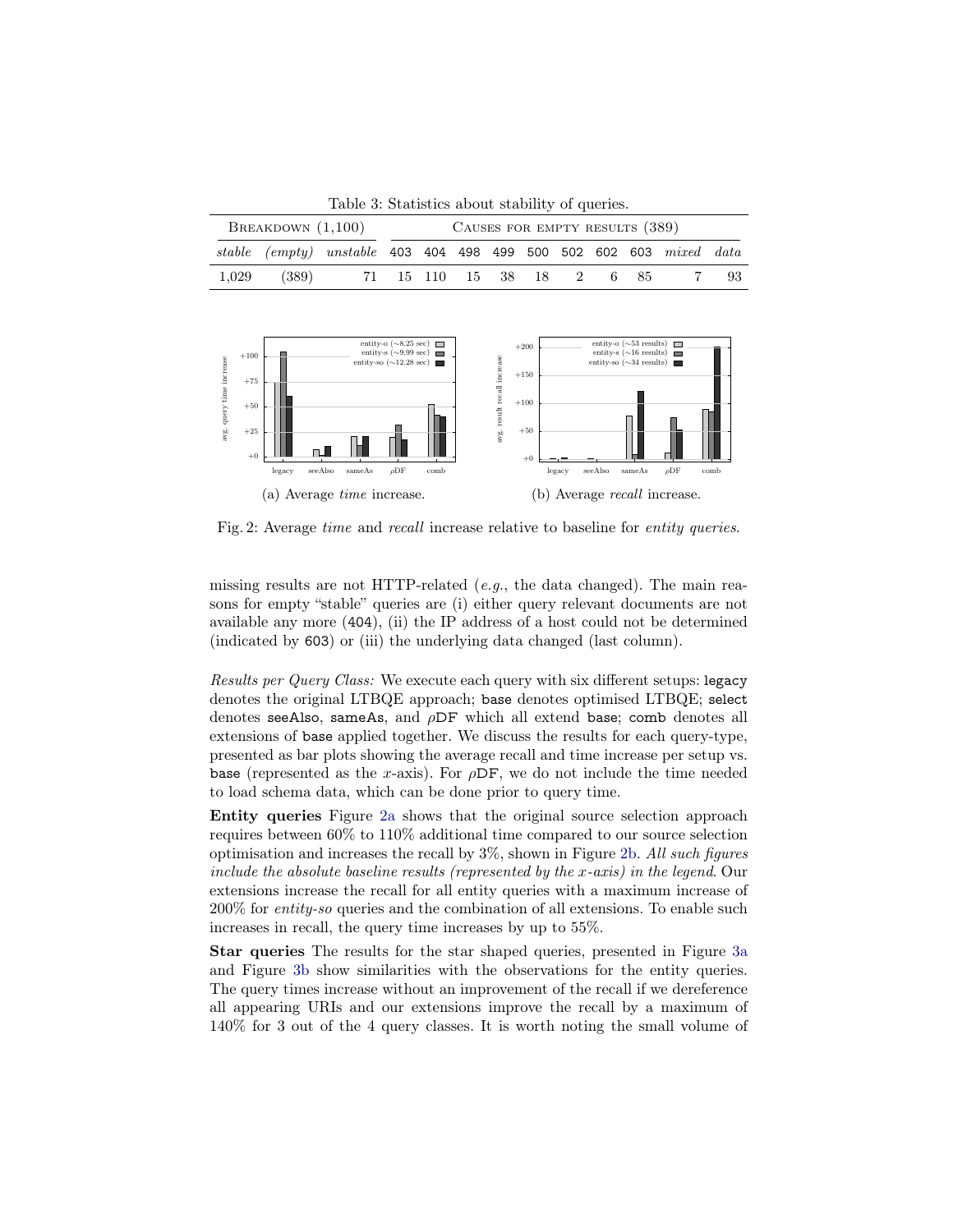<span id="page-13-0"></span>

<span id="page-13-1"></span>Fig. 3: Average time and recall increase relative to baseline for star queries.

<span id="page-13-2"></span>

<span id="page-13-3"></span>Fig. 4: Average time and recall increase relative to baseline for path queries.

results for the baseline, which may skew average relative increases. Further, we observed some extreme outliers for the query class star-1-2 due to one query which took around 1 hour to terminate because of a document download from the <ecowlim.tfri.gov.tw> provider (which did not even contribute to the results). Path queries The results for the path shaped queries show an average time increase of up to 420% vs. legacy compared to our optimised selection for the two o-path query classes in Figure [4a.](#page-13-2) In contrast to the previous query classes, we see in Figure [4b](#page-13-3) that the seeAlso extension improves the recall by over 50% for the s-path-3 query class, which is the highest measured improvement for that extension across all query classes. In addition, we observe a recall increase of at least 50% for s-path-\* queries with the  $\rho DF$  and comb setups, whereas we measured only a marginal increase for o-path-\* queries.

# 7 Conclusion

Proposed link-traversal query approaches for Linked Data have the benefit of upto-date results and decentralised execution, but operate over incomplete knowledge available in dereferenced documents, thus affecting recall for results.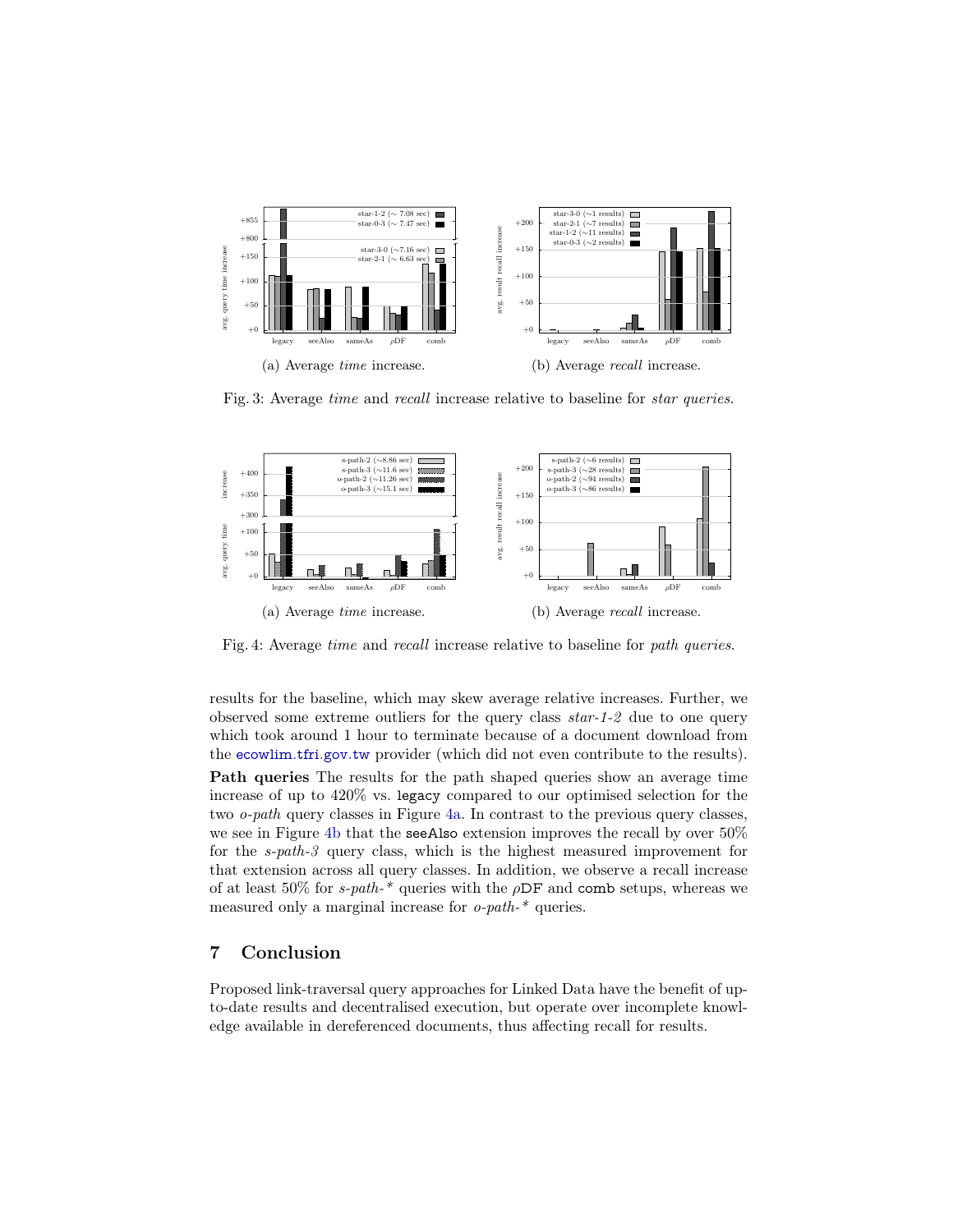We empirically study this issue for a large sampling of the Web of Data, consisting of 7.4 million Linked Data documents and 2.1 billion quadruples. We further propose to improve recall by considering inferable knowledge, specifically that found through owl:sameAs and RDFS reasoning. We again validate our extensions by analysis of our corpus, where we show increases in data available to the LTBQE approach (1) of  $1.006 \times$  considering rdfs:seeAlso information as proposed in [\[12\]](#page-15-3), (2) of 2.5 $\times$  considering owl:sameAs and (3) of 1.8 $\times$  if we apply  $\rho$ DF reasoning using static schema information. We generate and run queries (of eleven different shapes) live over the Web of Data, comparing six different setups, demonstrating the degree to which our extensions find additional results at the cost of accessing more sources and thus taking longer. In addition, our comprehensive experiment also highlights the problem of unreliable server behaviour, which affects query processing and is symptomised by outliers in results and unavailability of data for certain queries.

Future Work We plan to extend our entailment rules to cover more of OWL 2 RL/RDF and to investigate changes in recall when considering dynamically dereferenced schema data vs. static schema data. We also plan to use owl:sameAs optimisations for canonicalising equivalent URIs as opposed to materialising all equivalent data. Another open issue relates to that of data quality, where,  $e.g.,$ Halpin et al. [\[8\]](#page-15-23) suggest that owl:sameAs may often be unreliable; we have experiences of dealing with data-quality issues for reasoning in other works [\[16\]](#page-15-24). From such work, we herein borrowed the notion of authoritative RDFS reasoning; further measures to make results more "robust" are a subject for future work.

Given the relatively slow response times from the LTBQE approach (where 1% of all queries returned in less than a second, whereas 67% of the queries executed in less than 10 seconds), our ultimate goal is to use such live querying techniques, in a best-effort manner, to compliment centralised query services with fresh answers, particularly for query patterns that are determined to be dynamic and for which data should be retrieved directly from source. In this scenario, our optimisations should help to get faster live-query answers and our extensions to find further answers. In general, combining different Linked Data querying techniques to find a sweet-spot between fast response times and a high recall of (fresh) answers is an open question, the solution to which is likely to be user- and query-specific. Along such lines, in this paper we have formalised, proposed and evaluated the feasibility in a real-world setting of several novel live querying techniques, a selection of which also incorporate lightweight reasoning.

ACKNOWLEDGEMENTS: This research has been supported by Science Foundation Ireland under Grant No. SFI/08/CE/I1380 (Lion-II).

### References

- <span id="page-14-2"></span>1. C. B. Aranda, M. Arenas, and Ó. Corcho. Semantics and optimization of the SPARQL 1.1 federation extension. In ESWC, 2011.
- <span id="page-14-0"></span>2. T. Berners-Lee. Linked Data. Design issues, W3C, 2006.
- <span id="page-14-1"></span>3. B. Bishop, A. Kiryakov, D. Ognyanoff, I. Peikov, Z. Tashev, and R. Velkov. Factforge: A fast track to the web of data. Sem. Web J., 2011.